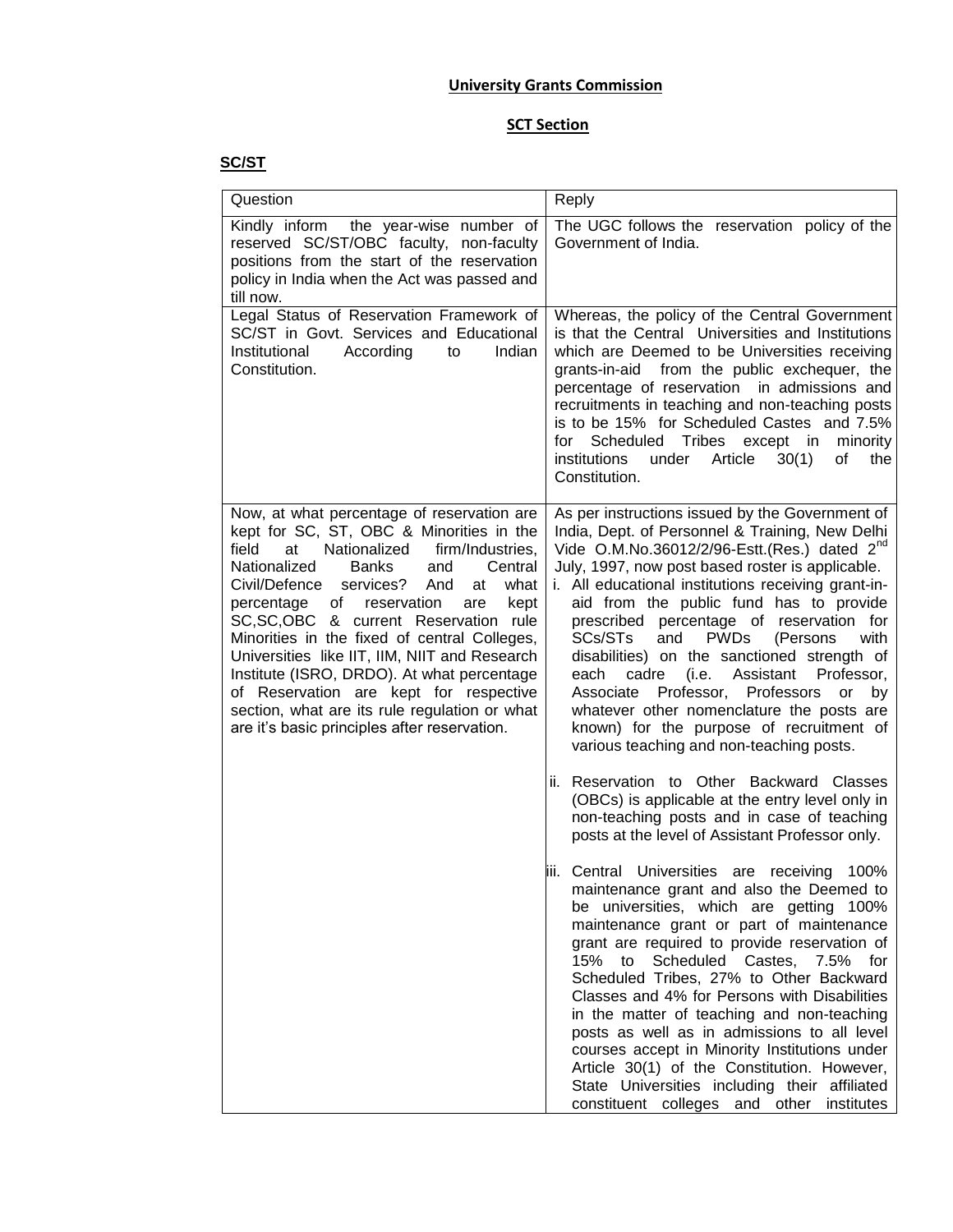|                                                                                                | functioning within the State can follow the<br>percentage of reservation as prescribed by<br>the respective State Government.                                                                                                                                                                                                                                  |
|------------------------------------------------------------------------------------------------|----------------------------------------------------------------------------------------------------------------------------------------------------------------------------------------------------------------------------------------------------------------------------------------------------------------------------------------------------------------|
|                                                                                                | iv. The Reservation of SC/ST/OBCs is called<br>vertical reservation and the reservation for<br>Physically handicapped persons (PWD) as<br>horizontal<br>reservation.<br>Horizontal<br>reservations cut across vertical reservation<br>and the persons selected against Physically<br>handicapped quota (PWD) have to be placed<br>in the appropriate category. |
| Furnish the definition/meaning of Good                                                         | The concerned University will decide the "Good                                                                                                                                                                                                                                                                                                                 |
| Academic Record as per UGC Rules and                                                           | Academic Record" at the Graduation level and                                                                                                                                                                                                                                                                                                                   |
| from which Educational level (i.e.                                                             | provide 5% relaxation to SC/ST and PWD                                                                                                                                                                                                                                                                                                                         |
| Secondary/Higher Secondary/Graduation                                                          | candidates in the appointment to the post of                                                                                                                                                                                                                                                                                                                   |
| Level) should be considered for the post of                                                    | Lecturer/Asstt. Professor and equivalent post in                                                                                                                                                                                                                                                                                                               |
| Asst. Professor in Universities/Govt. Degree                                                   | Universities and Colleges.                                                                                                                                                                                                                                                                                                                                     |
| Colleges.<br>Is It Mandatory For Minority Institutions To                                      | Government order No.F.6-30/2005 U-5 dated                                                                                                                                                                                                                                                                                                                      |
| Give Reservation To SC/ST/OBC In<br>Teaching And Non-Teaching post or have<br>they discretion? | 6th December, 2005 is reproduced below for<br>information. Last para<br>Now, therefore, in exercise of the powers<br>vested under Section 20(1) of the University<br>Grants Commission Act, 1956 the Government                                                                                                                                                |
|                                                                                                | hereby directs the UGC to ensure effective                                                                                                                                                                                                                                                                                                                     |
|                                                                                                | implementation of the reservation policy in the                                                                                                                                                                                                                                                                                                                |
|                                                                                                | Central Universities and those of Institutions                                                                                                                                                                                                                                                                                                                 |
|                                                                                                | Deemed to be Universities receiving aid from                                                                                                                                                                                                                                                                                                                   |
|                                                                                                | the Public funds except in minority institutions                                                                                                                                                                                                                                                                                                               |
|                                                                                                | under Article 30(1) of the Constitution."                                                                                                                                                                                                                                                                                                                      |
| Reservation implemented in teaching and<br>non-teaching posts and admission                    | According to UGC Act, 1956, the UGC has to<br>effective implementation of<br>the<br>ensure                                                                                                                                                                                                                                                                     |
|                                                                                                | reservation policy in the Central Universities,                                                                                                                                                                                                                                                                                                                |
|                                                                                                | to<br>be<br>Universities<br>Deemed<br>and<br>those                                                                                                                                                                                                                                                                                                             |
|                                                                                                | institutions receiving aid from the public funds                                                                                                                                                                                                                                                                                                               |
|                                                                                                | except in minority Institutions under Article<br>30(1) of the Constitutions vide MHRD (Dept. of                                                                                                                                                                                                                                                                |
|                                                                                                | Secondary & Higher Education) order No.                                                                                                                                                                                                                                                                                                                        |
|                                                                                                | F.No.6-30 /2005 U-5 dated $6^{th}$ December, 2005                                                                                                                                                                                                                                                                                                              |
|                                                                                                | The Central Universities are receiving 100%                                                                                                                                                                                                                                                                                                                    |
|                                                                                                | grant from the Central Govt./UGC and they                                                                                                                                                                                                                                                                                                                      |
|                                                                                                | have to follow the reservation policy of the                                                                                                                                                                                                                                                                                                                   |
|                                                                                                | Govt. of India for SC's/ST's in toto i.e. 15% for                                                                                                                                                                                                                                                                                                              |
|                                                                                                | SC's and 7.5% for ST's in the matter of teaching                                                                                                                                                                                                                                                                                                               |
|                                                                                                | non-teaching posts<br>well<br>as<br>as<br>and<br>in.                                                                                                                                                                                                                                                                                                           |
|                                                                                                | admissions<br>various<br>courses/degrees.<br>to                                                                                                                                                                                                                                                                                                                |
|                                                                                                | <b>State</b><br>Universities<br>including<br><b>The</b><br>its                                                                                                                                                                                                                                                                                                 |
|                                                                                                | affiliated/constituent<br>other<br>colleges<br>and                                                                                                                                                                                                                                                                                                             |
|                                                                                                | institutes functioning within the State can                                                                                                                                                                                                                                                                                                                    |
|                                                                                                | follow the percentage of reservation for SC/ST                                                                                                                                                                                                                                                                                                                 |
|                                                                                                | as prescribed by the State Government.                                                                                                                                                                                                                                                                                                                         |
|                                                                                                |                                                                                                                                                                                                                                                                                                                                                                |
|                                                                                                | Out of annual permitted strength in each branch                                                                                                                                                                                                                                                                                                                |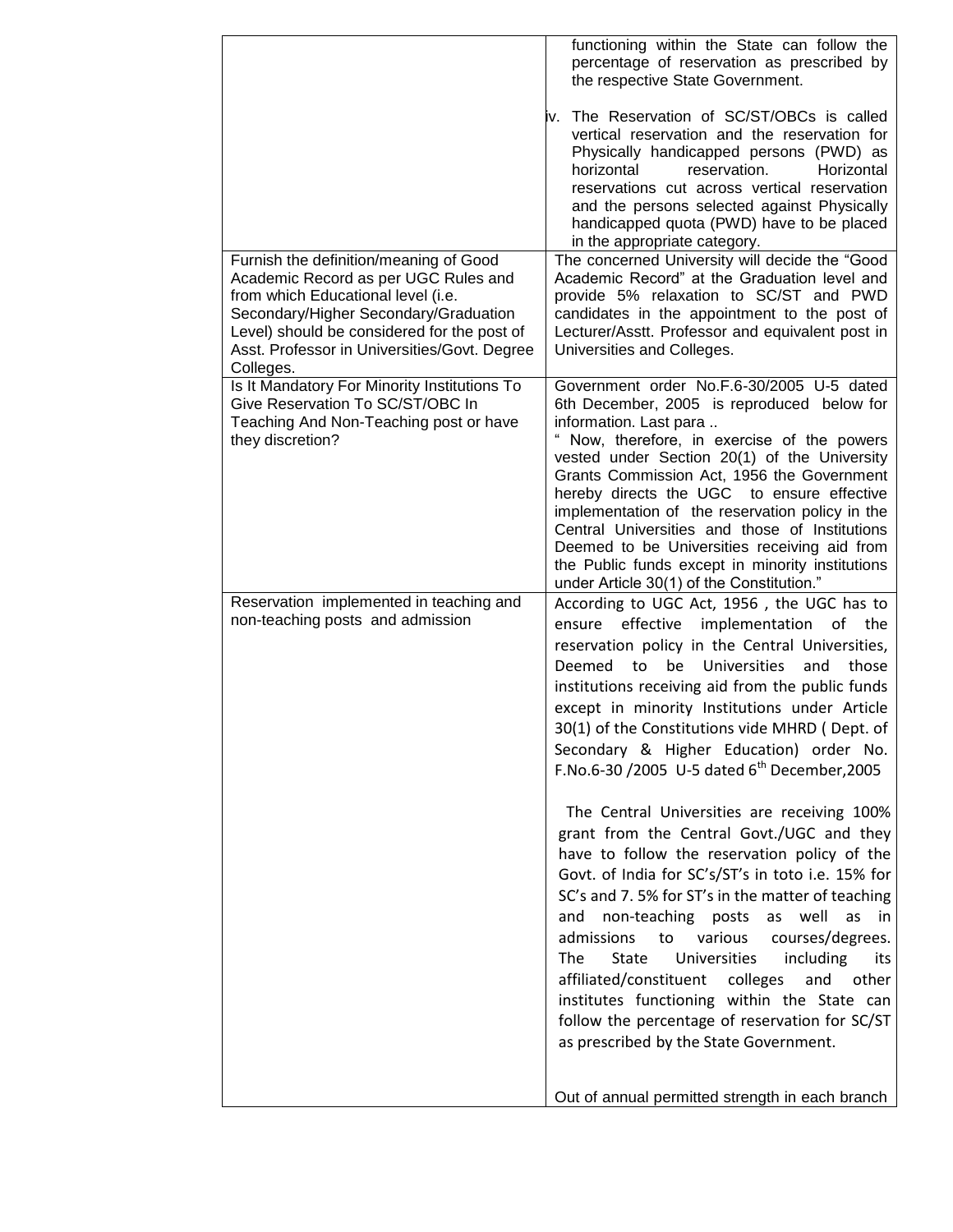|                                                                                                                                                                                                                                                                                                                                                          | of study or faculty, 15% seats<br>are to be<br>reserved for Scheduled Castes, 7.5% for<br>Scheduled Tribes and 27% for Other Backward<br>Classes.                                                                                                                                                                                                                                                                                                                                                                                                                                                                                                                                                                                                                                                                                                                                                                                                                                             |
|----------------------------------------------------------------------------------------------------------------------------------------------------------------------------------------------------------------------------------------------------------------------------------------------------------------------------------------------------------|-----------------------------------------------------------------------------------------------------------------------------------------------------------------------------------------------------------------------------------------------------------------------------------------------------------------------------------------------------------------------------------------------------------------------------------------------------------------------------------------------------------------------------------------------------------------------------------------------------------------------------------------------------------------------------------------------------------------------------------------------------------------------------------------------------------------------------------------------------------------------------------------------------------------------------------------------------------------------------------------------|
| <b>UGC Norms/rules/Guidelines regarding</b><br>SC/ST backlog appointment.                                                                                                                                                                                                                                                                                | The UGC issues instructions from time to time<br>to all Central Universities for (i) implementation<br>of SC/ST/PWD/OBC Reservation Policy of the<br>Govt./ UGC (ii) strict compliance of reservation<br>policy, (iii) display of reservation roster on<br>University website and (iv) filling up of remaining<br>identified backlog reserved vacancies of these<br>categories in teaching and non- teaching posts.                                                                                                                                                                                                                                                                                                                                                                                                                                                                                                                                                                           |
| Provide information about the discrimination<br>done to OBC, ST/SC & other reservation<br>category by not providing them<br>they<br>reservation seat & scholarship (for eg:<br>government job, admission in school college<br>etc) and what action has been taken by the<br>government of India to step this Mal<br>practices (All over India in detail) | <b>UGC</b><br>issued<br>circular<br>all<br>the<br>has<br>to<br>Universities/Deemed to be Universities<br>stating<br>that<br>(i) the officials/faculty members should desist<br>from any act of discrimination against Dalit<br>students on grounds of their social origin.<br>(ii) the University/Institute/College may develop<br>on their web-site for lodging such<br>a page<br>complaints of caste discrimination<br>by Dalit<br>students and also place a complaint register in<br>the Registrar/Principal Office for the purpose. If<br>any such incident comes to the notice of the<br>authorities, action should be taken against the<br>erring official/faculty members promptly.<br>(iii) Senior Officers/faculty members, including<br>liaison Officer of the educational Institutions<br>should keep a close watch to ensure that such<br>incidents do not occur at all. Besides, this, they<br>should be more sensitive while dealing with<br>incidents of caste discrimination. |
| Is it a fact that Government is considering<br>to bear the entire expenses of coaching for<br>student<br>belonging<br>the<br>to<br>reserved<br>categories.                                                                                                                                                                                               | The UGC has been contributing towards social<br>equity and social economic mobility of the under<br>privileged sections of the<br>society through<br>special coaching schemes in Universities and<br>Colleges, the following schemes as under:-<br>I .Remedial Coaching for SC/ST/OBC (non-<br>creamy layer) & Minorities Community Students<br>II. Coaching for NET/SET for SC/ST/OBC (non-<br>creamy layer) & Minority Community Students<br>III. Coaching Classes for entry in services for<br>SC/ST/OBC (non-creamy layer) & Minority<br><b>Community Students.</b><br>IV. Equal Opportunity Cells in Universities/College                                                                                                                                                                                                                                                                                                                                                                |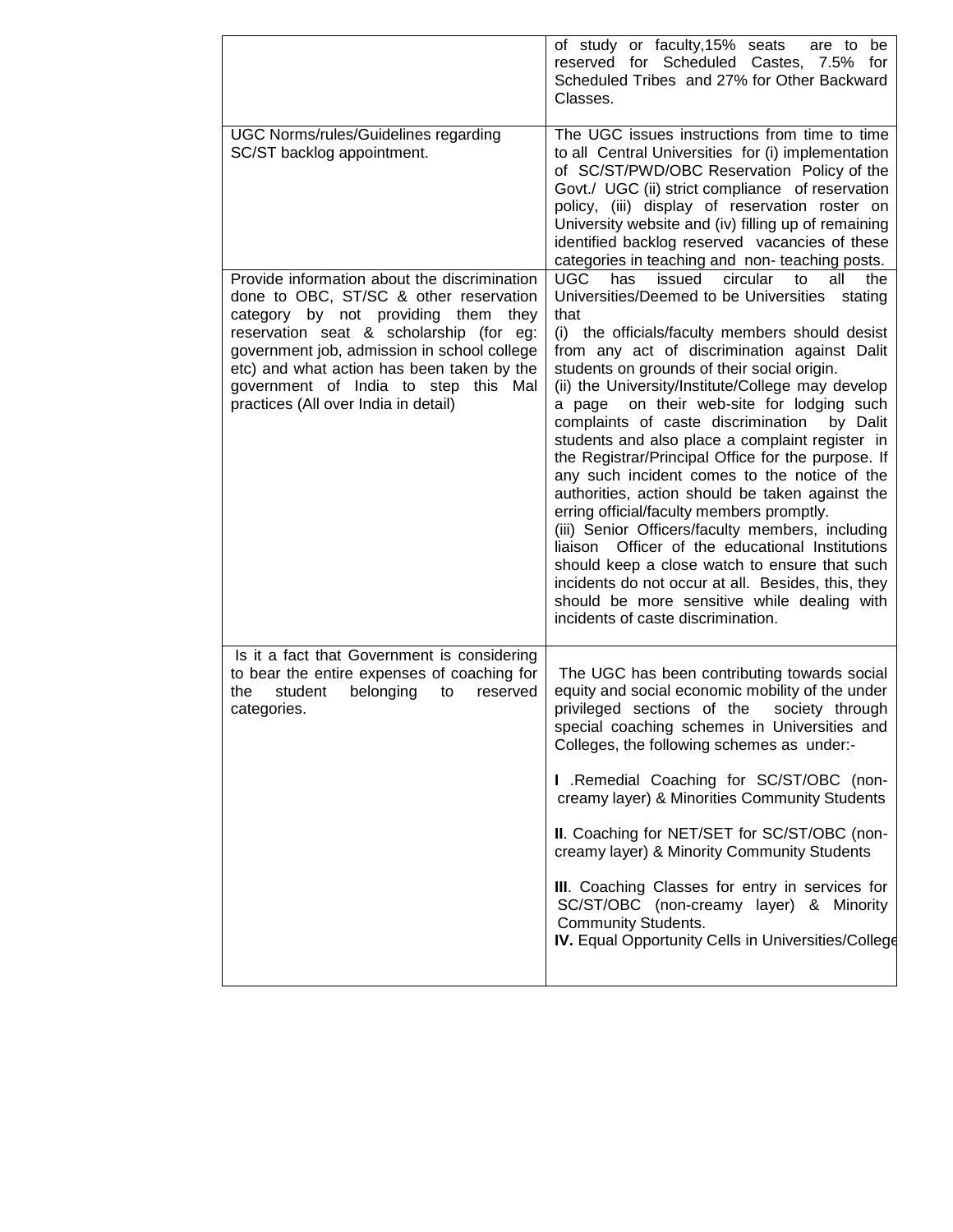| S.No | Question                                                                                                                                                                                                              | Reply                                                                                                                                                                                                                                                                                                                                                                                                                                                                                                                                                                                                                                                                                                                                                                                                                                                                                                                                                                                                                                                                                                                                                                                                                                                                                                                                                                                                                                                                                                                                        |
|------|-----------------------------------------------------------------------------------------------------------------------------------------------------------------------------------------------------------------------|----------------------------------------------------------------------------------------------------------------------------------------------------------------------------------------------------------------------------------------------------------------------------------------------------------------------------------------------------------------------------------------------------------------------------------------------------------------------------------------------------------------------------------------------------------------------------------------------------------------------------------------------------------------------------------------------------------------------------------------------------------------------------------------------------------------------------------------------------------------------------------------------------------------------------------------------------------------------------------------------------------------------------------------------------------------------------------------------------------------------------------------------------------------------------------------------------------------------------------------------------------------------------------------------------------------------------------------------------------------------------------------------------------------------------------------------------------------------------------------------------------------------------------------------|
| 1.   | What are the different schemes at<br>Department of Higher Education for<br>Persons With Disabilities                                                                                                                  | 1. Higher Education for Persons with Special Needs.<br>2. Teacher Preparation in Special Education.<br>3. Visually Challenged Teachers                                                                                                                                                                                                                                                                                                                                                                                                                                                                                                                                                                                                                                                                                                                                                                                                                                                                                                                                                                                                                                                                                                                                                                                                                                                                                                                                                                                                       |
| 2.   | Are the websites of yours and your<br>associated institutions are accessible for<br>Persons with Different Disabilities and<br>follow Guidelines for India Government<br>Websites (GIGW).                             | UGC has issued a letter to all universities to make all<br>government websites accessible / person with disabilities.                                                                                                                                                                                                                                                                                                                                                                                                                                                                                                                                                                                                                                                                                                                                                                                                                                                                                                                                                                                                                                                                                                                                                                                                                                                                                                                                                                                                                        |
| 3.   | What<br>the<br>various<br>are<br>policy/facility/reservation for overseas<br>higher education for the welfare of<br>Person with Different Disabilities with<br>support of Your Department/Associated<br>Institutions. | The Commission from time to time has been conveying to<br>the universities and deemed universities, the policy decision,<br>including reservation in admissions and employment, of the<br>Government of India pertaining to the person with<br>disabilities. In addition and the guidelines framed at the level<br>of the Commission in this regards have also been notified to<br>all universities for implementation. The Commission has<br>also circulated the disabilities equal opportunities protection<br>of rights and full participation Act, 1995 to the universities.                                                                                                                                                                                                                                                                                                                                                                                                                                                                                                                                                                                                                                                                                                                                                                                                                                                                                                                                                             |
|      |                                                                                                                                                                                                                       | 1. The UGC has issued a letter to all universities regarding<br>full implementation of persons with Disabilities Act, 1995 in<br>universities and colleges and approved 3% reservation for<br>persons with disabilities in admission to all the courses of<br>study offered by universities and colleges and 3%<br>reservation for disabled people in jobs and also decided that<br>barrier free access for persons with disabilities to the<br>university, buildings, class rooms, laboratories and toilets<br>etc. be ensured.<br>2. The UGC has issued a letter to all universities regarding<br>use of computer by person with disabilities for writing<br>examination.<br>3. The UGC has issued a letter to all universities regarding<br>to make appropriate arrangements for medical examination<br>of students with disabilities seeking admission against<br>reserved seats.<br>4. The UGC has issued a letter to all universities regarding<br>to make appropriate arrangement for evaluation of answer<br>sheets of students having illegible hand writing due to<br>disability<br>problem<br>and<br>have<br>in<br>speech.<br>5. The UGC has issued a letter to all universities regarding<br>Fee waiver, free accommodation, food and transport for<br>student with disabilities.<br>The UGC has issued a letter to all universities regarding<br>6.<br>to Establishment/Creation of department of Indian sign<br>language in all the universities under UGC and to start<br>courses in sign language interpretation thereafter. |
|      |                                                                                                                                                                                                                       | 7. The UGC has issued a letter to all universities regarding<br>to consider giving the relaxation of 5% (i.e from 55% to<br>50%) of marks at Master's and 5% relaxation at graduate<br>level under the term of 'Good Academic Record par with                                                                                                                                                                                                                                                                                                                                                                                                                                                                                                                                                                                                                                                                                                                                                                                                                                                                                                                                                                                                                                                                                                                                                                                                                                                                                                |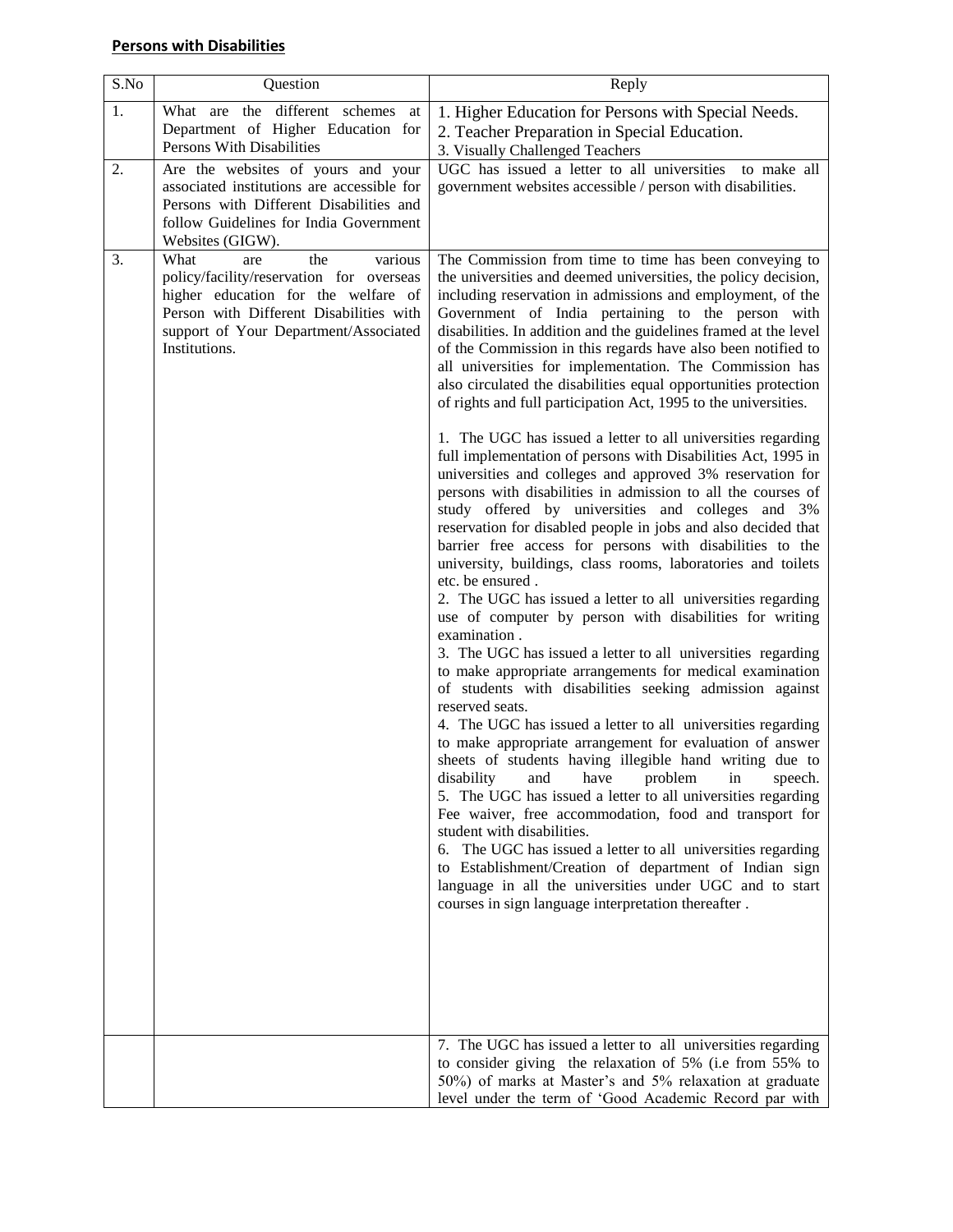|                  |                                                                                      | SC/ST<br>candidates to<br>the<br>physically6<br>visually<br>and                                                               |
|------------------|--------------------------------------------------------------------------------------|-------------------------------------------------------------------------------------------------------------------------------|
|                  |                                                                                      | handicapped candidates for appointment as Principal,                                                                          |
|                  |                                                                                      | Professor, Reader, Lecturer, Registrar, Dy. Registrar,                                                                        |
|                  |                                                                                      | Assistant Registrar, Librarian, Dy. Librarian, Asstt.                                                                         |
|                  |                                                                                      | Librarian, College Librarian, Director of Physical Education                                                                  |
|                  |                                                                                      | & Sports, Dy. Director of Physical Education Sports, Asstt.                                                                   |
|                  |                                                                                      | Director of Physical Education & Sports<br>and College                                                                        |
|                  |                                                                                      | Director Physical Education & Sports.                                                                                         |
|                  |                                                                                      | 8. The UGC has issued a letter to all universities regarding                                                                  |
|                  |                                                                                      | 5% relaxation in marks at master's level for physically                                                                       |
|                  |                                                                                      | handicapped persons for appearing at NET examination vide                                                                     |
|                  |                                                                                      | this office letter No. 6-1/2002(CPP-II)dated05-06-2002.                                                                       |
|                  |                                                                                      | 9. The UGC has issued a letter to all universities regarding                                                                  |
|                  |                                                                                      | to provide relaxation up to a maximum of 5 years to the                                                                       |
|                  |                                                                                      | person with disabilities in admission to various courses.                                                                     |
| $\overline{4}$ . | Copies<br>of<br>all<br>letters/<br>circulars/instructions/ Orders etc from           | The UGC has issued a letter to all universities regarding                                                                     |
|                  | 1995 to till date sent to all Universities in                                        | implementation of the reservation policy for person with<br>disabilities in filling up of teaching and non teaching post in   |
|                  | connection with the Disability Act for                                               | universities/colleges.                                                                                                        |
|                  | members<br>appointment<br>as<br>Faculty                                              |                                                                                                                               |
|                  | (Professor,<br>Associate<br>Professor,                                               |                                                                                                                               |
|                  | Professor)<br>Assistant<br>for<br>disabled                                           |                                                                                                                               |
|                  | candidates for full participation and                                                |                                                                                                                               |
|                  | equal opportunity of disabled provided in                                            |                                                                                                                               |
|                  | the Disability Act 1995.                                                             |                                                                                                                               |
| 5.               | all your funding<br>educational<br>Are                                               | UGC has issued a letter to the universities to ensure                                                                         |
|                  | institutions/buildings/departments/offices                                           | providing barrier free environment in the buildings which                                                                     |
|                  | are disabled friendly and accessible for                                             | would include provision of ramps, rails, lifts, adaptation of                                                                 |
|                  | Persons with Different Disabilities.                                                 | toilets for wheelchair user, brail signages and auditory                                                                      |
|                  | Please furnish the details                                                           | signals, tactile flooring etc.                                                                                                |
| 6.               | Whether the employee Teaching and                                                    | UGC has issued a letter to the Centers regarding clarification                                                                |
|                  | Non-Teaching staff appointed in the                                                  | of granting similar status to the employees of the Centers for                                                                |
|                  |                                                                                      |                                                                                                                               |
|                  | Centre for Study of Social Exclusion and                                             | study of social exclusion and inclusive Policy at par with the                                                                |
|                  | Inclusive Policy are permissible to avail                                            | university employees.                                                                                                         |
|                  | the following Leave:                                                                 |                                                                                                                               |
|                  | Earned Leave, Medical Leave,                                                         |                                                                                                                               |
|                  | Surrender<br>of Earned<br>leave, U.P.A.                                              |                                                                                                                               |
|                  | (Unearned Leave on Pivate Affairs)                                                   |                                                                                                                               |
|                  | Increment, L.T.C., $&$ etc.,                                                         |                                                                                                                               |
| 7.               | Is there any provision of free education                                             | The UGC has issued a letter to the Universities Hon'ble                                                                       |
|                  | for a physically challenged student at                                               | Supreme Court judgment 26.03.2014, in WP (Civil) No. 116                                                                      |
|                  | University level after attaining the age of<br>18 years under Person with Disability | of 1998,-Justice Sunanda Bhandare Foundation V/s Union of                                                                     |
|                  | (PWD) Act, 1995.                                                                     | India & Anr, opined that even after lapse of 18 years since its<br>inception, the PWD Act, 1995 is still to be implemented in |
|                  |                                                                                      | its letter and spirit, and directed the Central Government,                                                                   |
|                  |                                                                                      | State Governments and Union Territories to implement the                                                                      |
|                  |                                                                                      | provision of the Act positively by the end of 2014. The                                                                       |
|                  |                                                                                      | Judgment is available on the website of the Supreme Court.                                                                    |
|                  |                                                                                      | Section 46 of the PWD Act cast an obligation on the                                                                           |
|                  |                                                                                      | appropriate government to, inter alia, provide certain                                                                        |
|                  |                                                                                      | facilities and services in public buildings to PWD's Article 9                                                                |
|                  |                                                                                      | (Accessibility of the UN Convention on the Rights of                                                                          |
|                  |                                                                                      | Persons with Disabilities (UNCRPD) also says that PWDs                                                                        |
|                  |                                                                                      | should have access, on an equal basis with others, to the                                                                     |
|                  |                                                                                      | physical environment, to transportation, to information and                                                                   |
|                  |                                                                                      | communication, including information and communication                                                                        |
|                  |                                                                                      | technologies and systems, etc.                                                                                                |
| 8.               | Please refer to the OM issued by DoPT<br>for the filling up the backlog for the      | The UGC has issued a letter to the Universities regarding<br>special recruitment drive to fill up the vacancies for persons   |